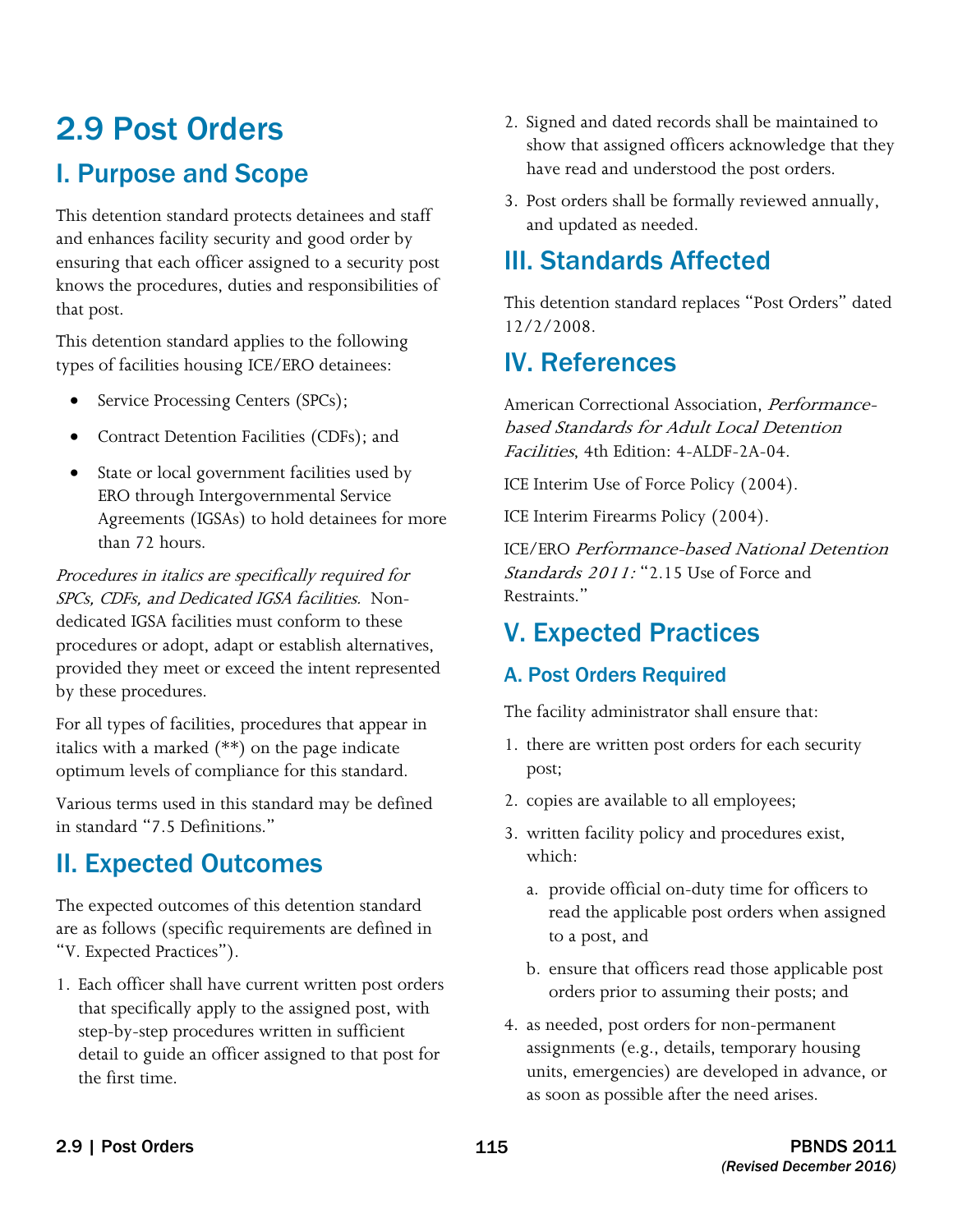#### B. Reading and Understanding of Post **Orders**

 are responsible and to remain situationally aware of Officers and supervisors shall use the post orders to familiarize themselves with the duties for which they changes that occur in the operation and duties of that post. Even in the event that an officer has worked a post in the past, he/she shall assume the post orders have changed, and shall be required to read and comprehend all Post Order documents upon assuming their posts.

 post orders, regardless of whether the assignment is Supervisors shall ensure that officers understand the temporary, permanent, or due to an emergency.

#### C. Preparation of Post Orders

The chief security officer shall supervise the preparation of all post orders, which shall:

- 1. be based on ICE/ERO detention standards, ICE/ERO policies and facility practices and policies; and
- 2. specifically state the duty hours for each post.

The facility administrator (or designee) shall:

- 1. approve, sign and date each Post Order on the last page of each section;
- 2. initial and date all other pages and
- 3. initial and date any subsequent changes to the Post Order.

#### *D. Format of Post Orders*

The post orders for each post shall be issued in a sixpart classification folder and shall be organized as follows:

 chronologically, with responsibilities clearly defined; Section 1: Specific post orders, listing activities

Section 2: Special instructions, if any, relating to the specific post;

Section 3: General post orders applicable to all posts;

Section 4: Memoranda changing or updating the post orders;

Section 5: ICE/ERO detention standards and policies and facility practices relevant to the post; and

Section 6: Review and signature form, dated and with the officer's name printed and signed.

#### E. Housing Unit Post Orders

In addition to the above requirements for all post orders, housing unit post orders shall follow the event schedule format (e.g., "0515—Lights on") and shall direct the assigned officer to maintain a unit log of pertinent information regarding detainee activity.

The shift supervisor shall visit each housing area and initial the log on each shift.

#### F. Armed and Perimeter-Access Post **Assignments**

In addition to the above requirements for all post orders, post orders for armed and perimeter-access post assignments shall describe and explain:

- 1. the proper care and safe handling of firearms; and
- 2. circumstances and conditions under which use of firearms is authorized.

Any officer assigned to an armed post must be qualified to use the firearms assigned to that post. With the exception of emergencies, armed employees shall be assigned only to transportation details, mobile patrols, or other posts inaccessible to detainees.

Post Orders for armed posts, and for posts that control access to the institution perimeter, shall clearly state that:

- 1. any staff member who is taken hostage is considered to be under duress; and
- 2. any order issued by such a person, regardless of his/her position of authority, is to be disregarded.